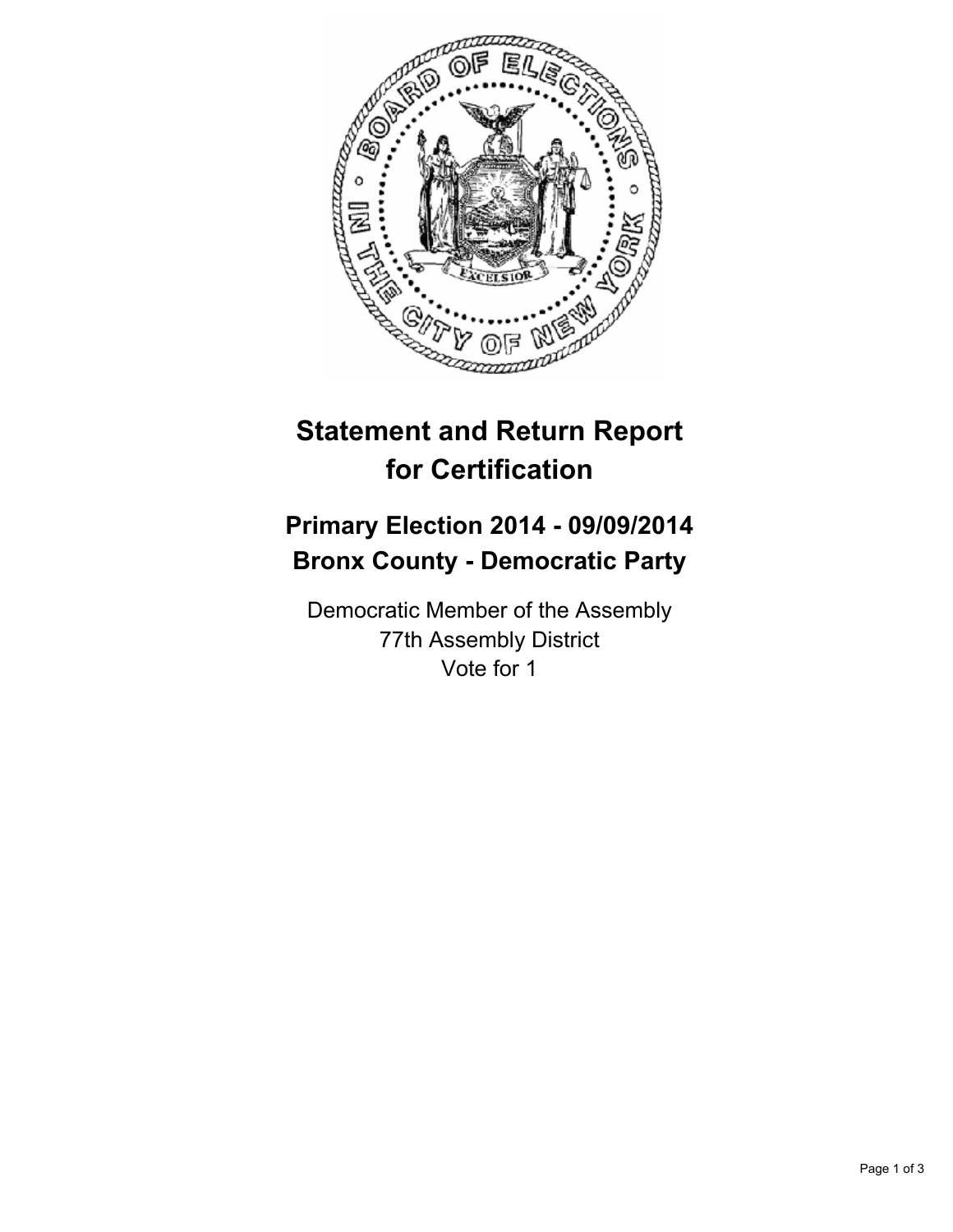

## **Assembly District 77**

| <b>PUBLIC COUNTER</b>                                    | 3,812        |
|----------------------------------------------------------|--------------|
| <b>EMERGENCY</b>                                         | 0            |
| ABSENTEE/MILITARY                                        | 119          |
| <b>FEDERAL</b>                                           | 0            |
| <b>SPECIAL PRESIDENTIAL</b>                              | 0            |
| <b>AFFIDAVIT</b>                                         | 37           |
| <b>Total Ballots</b>                                     | 3,968        |
| Less - Inapplicable Federal/Special Presidential Ballots | 0            |
| <b>Total Applicable Ballots</b>                          | 3,968        |
| <b>LATOYA JOYNER</b>                                     | 2.600        |
| SHERRISE PALOMINO                                        | 578          |
| <b>CARLTON A. CURRY</b>                                  | 299          |
| <b>VERDELL MACK</b>                                      | 227          |
| ADRIANO ESPAILLAT (WRITE-IN)                             | 1            |
| FERNANADO CABRERA (WRITE-IN)                             | $\mathbf{1}$ |
| FERNANDO CABRERA (WRITE-IN)                              | 4            |
| <b>GUILLERMO LINARES (WRITE-IN)</b>                      | $\mathbf{1}$ |
| HECTOR RAMIREZ (WRITE-IN)                                | 4            |
| HERIBERTO COLLADO (WRITE-IN)                             | $\mathbf{1}$ |
| <b>JOSE RIVERA (WRITE-IN)</b>                            | $\mathbf 1$  |
| PATRICA BASTOR (WRITE-IN)                                | 1            |
| ROBERTO RAMIREZ (WRITE-IN)                               | 1            |
| RONN JORDAN (WRITE-IN)                                   | 1            |
| UNATTRIBUTABLE WRITE-IN (WRITE-IN)                       | 9            |
| <b>Total Votes</b>                                       | 3,729        |
| Unrecorded                                               | 239          |